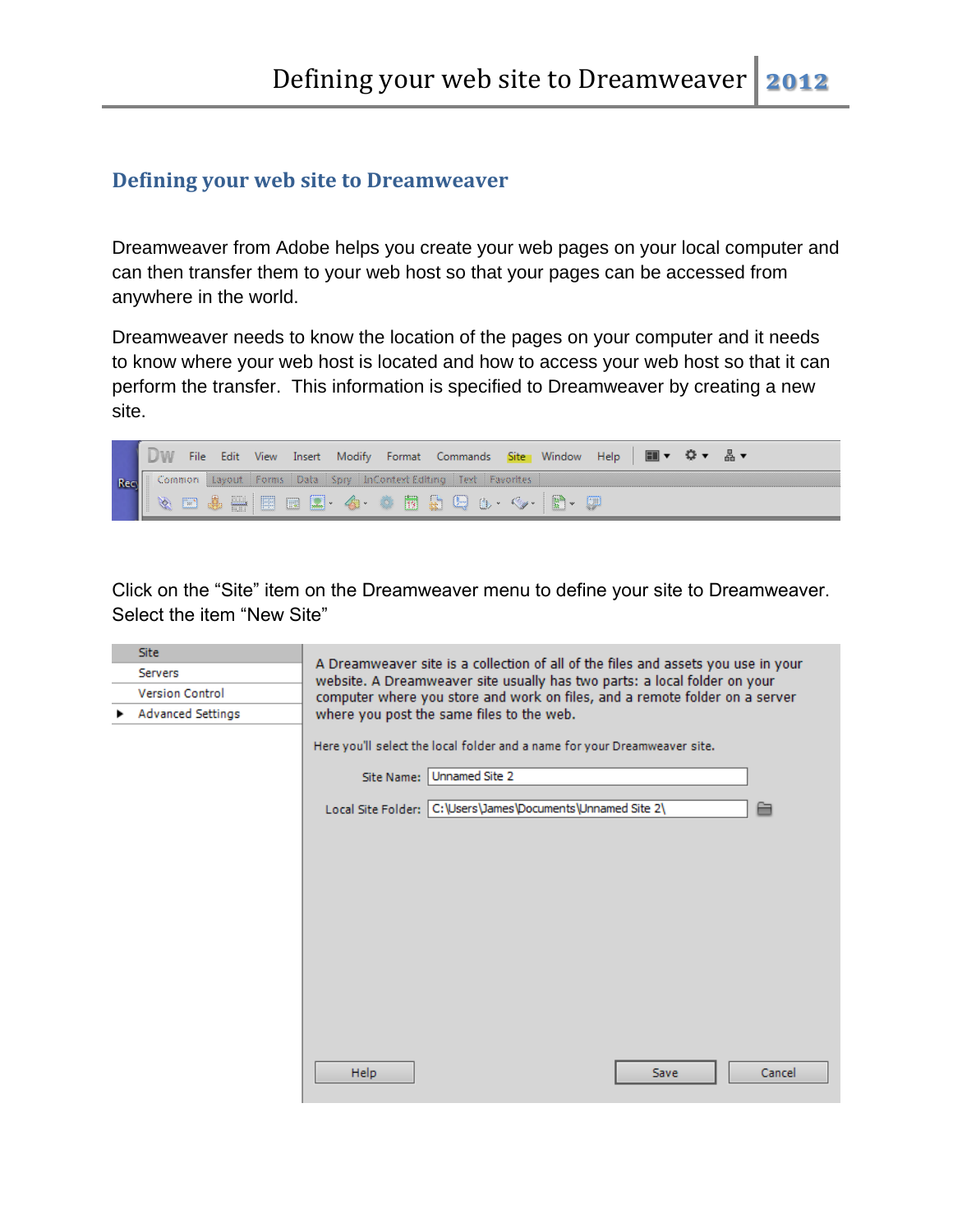Type any name that is meaningful to you in the Site Name box. Dreamweaver will use this name in lists of sites and in various places on editing screens.

| Site                     |                                                                                                                                                                |  |  |  |
|--------------------------|----------------------------------------------------------------------------------------------------------------------------------------------------------------|--|--|--|
| Servers                  | A Dreamweaver site is a collection of all of the files and assets you use in your<br>website. A Dreamweaver site usually has two parts: a local folder on your |  |  |  |
| Version Control          | computer where you store and work on files, and a remote folder on a server<br>where you post the same files to the web.                                       |  |  |  |
| <b>Advanced Settings</b> |                                                                                                                                                                |  |  |  |
|                          | Here you'll select the local folder and a name for your Dreamweaver site.<br>Group6<br>Site Name:                                                              |  |  |  |
|                          | Local Site Folder: C:\Users\James\Documents\Unnamed Site 2\<br>≃                                                                                               |  |  |  |
|                          |                                                                                                                                                                |  |  |  |
|                          |                                                                                                                                                                |  |  |  |
|                          |                                                                                                                                                                |  |  |  |
|                          |                                                                                                                                                                |  |  |  |
|                          |                                                                                                                                                                |  |  |  |
|                          | Help<br>Cancel<br>Save                                                                                                                                         |  |  |  |

Next, you need to tell Dreamweaver where the files for your site are located. If you have not created web pages yet, you need to point Dreamweaver to an empty directory where you are going to place your files later. Click the folder icon and use the normal Windows dialog boxes to select the folder where your web pages are or will be located.

If you are going to work at Dominican, you should select a location on your n: drive. If you are going to use your own machine that is not connected to the Dominican Network, use a location on your c: drive.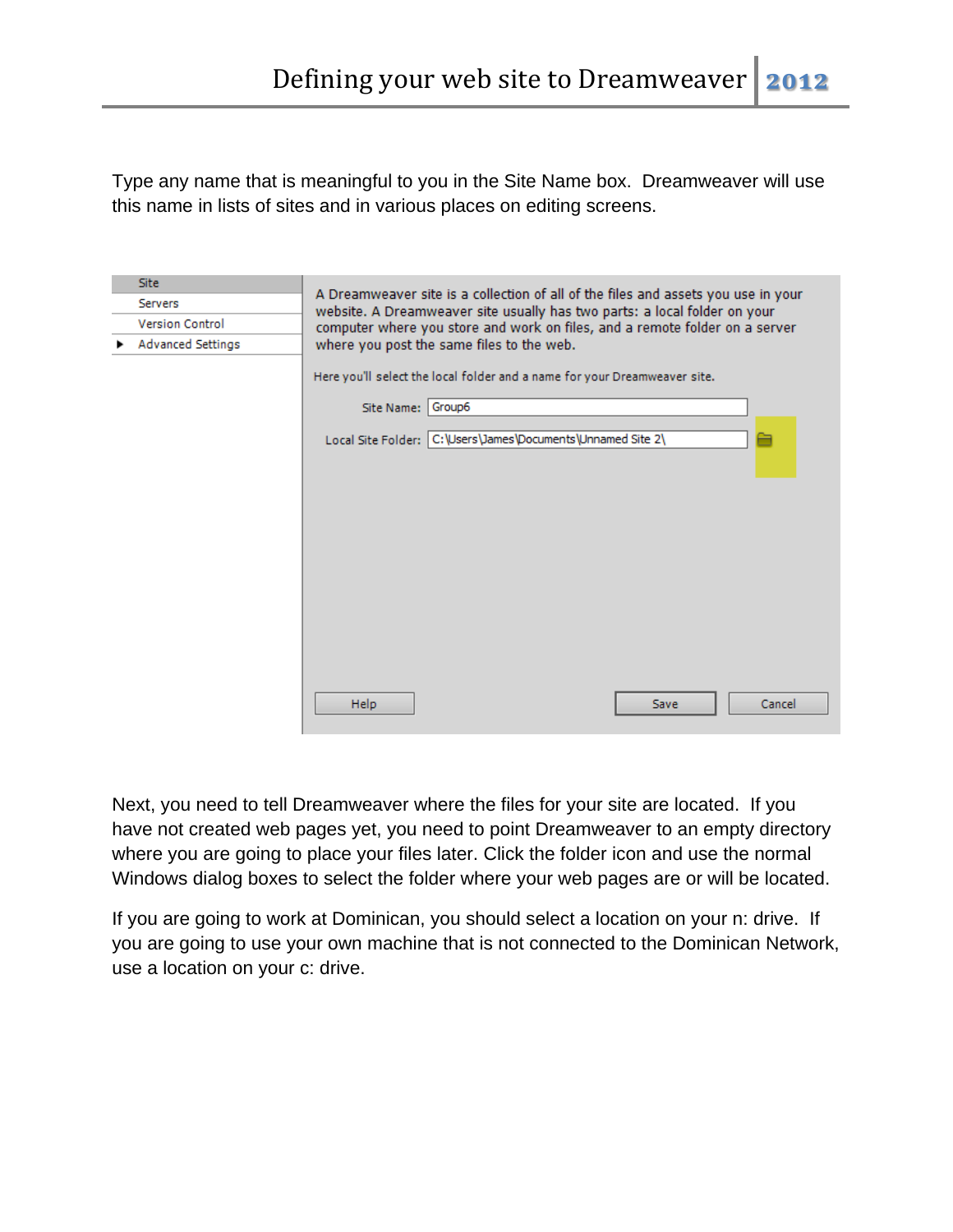| Site:                    |                                                                                                                                                                |  |  |  |  |
|--------------------------|----------------------------------------------------------------------------------------------------------------------------------------------------------------|--|--|--|--|
| Servers                  | A Dreamweaver site is a collection of all of the files and assets you use in your<br>website. A Dreamweaver site usually has two parts: a local folder on your |  |  |  |  |
| <b>Version Control</b>   | computer where you store and work on files, and a remote folder on a server                                                                                    |  |  |  |  |
| <b>Advanced Settings</b> | where you post the same files to the web.                                                                                                                      |  |  |  |  |
|                          | Here you'll select the local folder and a name for your Dreamweaver site.                                                                                      |  |  |  |  |
|                          | Group6<br>Site Name:                                                                                                                                           |  |  |  |  |
|                          | Local Site Folder: C:\Users\James\Documents\GROUP6\<br>≘                                                                                                       |  |  |  |  |
|                          |                                                                                                                                                                |  |  |  |  |
|                          |                                                                                                                                                                |  |  |  |  |
|                          |                                                                                                                                                                |  |  |  |  |
|                          |                                                                                                                                                                |  |  |  |  |
|                          |                                                                                                                                                                |  |  |  |  |
|                          |                                                                                                                                                                |  |  |  |  |
|                          |                                                                                                                                                                |  |  |  |  |
|                          |                                                                                                                                                                |  |  |  |  |
|                          |                                                                                                                                                                |  |  |  |  |
|                          |                                                                                                                                                                |  |  |  |  |
|                          | <b>Help</b><br>Cancel<br>Save                                                                                                                                  |  |  |  |  |

In the example above, I choose a location within Documents (My Documents) on my c: drive.

Once you make your choice, click on "Servers" at the upper left in order to specify how to access your web host.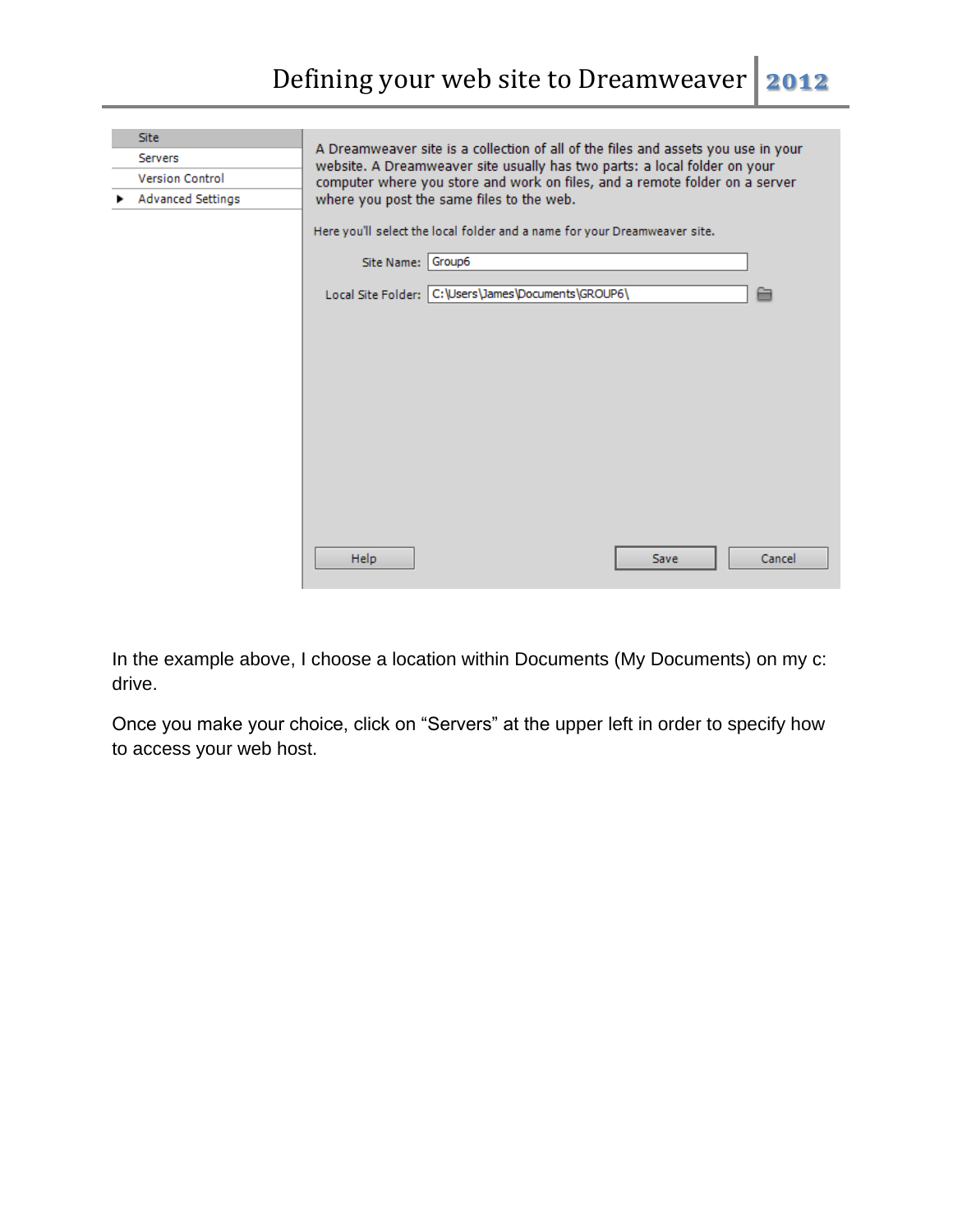## Defining your web site to Dreamweaver **2012**

| Site                     |                               | Here you'll select the server that will host your pages on the web. The settings                                                                                                    |             |                               |
|--------------------------|-------------------------------|-------------------------------------------------------------------------------------------------------------------------------------------------------------------------------------|-------------|-------------------------------|
| <b>Servers</b>           |                               | for this dialog box come from your Internet Service Provider (ISP) or your web                                                                                                      |             |                               |
| <b>Version Control</b>   | administrator.                |                                                                                                                                                                                     |             |                               |
| <b>Advanced Settings</b> | pages.                        | Note: You do not need to complete this step to begin working on your Dreamweaver site. You<br>only need to define a remote server when you want to connect to the web and post your |             |                               |
|                          | Name                          | <b>Address</b>                                                                                                                                                                      |             | Connection   Remote   Testing |
|                          | ÷<br>$\bar{\mathcal{O}}$<br>머 |                                                                                                                                                                                     |             |                               |
|                          | Help                          |                                                                                                                                                                                     | <b>Save</b> | Cancel                        |

After you click "Servers" the Dialog Box above appears and you should click the "+" in order to specify details about your web host.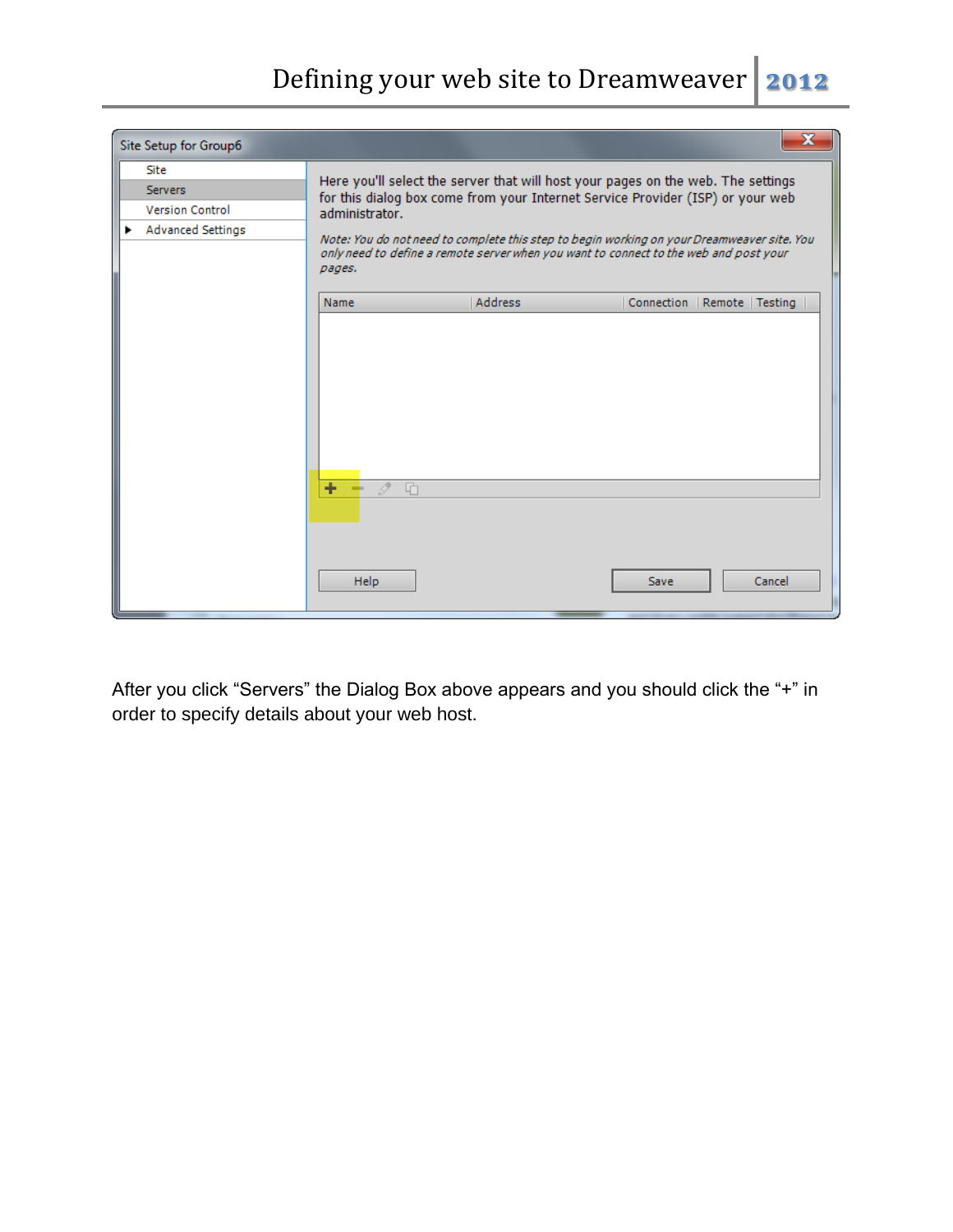|                        | Advanced<br><b>Basic</b>                      |               |
|------------------------|-----------------------------------------------|---------------|
| Server Name: Group6Web |                                               |               |
| Connect using:         | <b>FTP</b><br>$\overline{\phantom{a}}$        |               |
| FTP Address:           | www.northshorechoral.com                      | Port:   21    |
| Username:              | group6@northshorechoral.com                   |               |
| Password:              |                                               | <b>⊠</b> Save |
|                        | <b>Test</b>                                   |               |
| Root Directory:        |                                               |               |
|                        | Web URL: http://www.dombsb.com/gsb622/group6/ |               |
| More Options           |                                               |               |
| Help                   | Save                                          | Cancel        |

You can choose any name you want for Server Name. If you are a professional web site developer that uses many servers, this name helps you remember them.

The FTP address is determined when you obtain a hosting account. We are using my hosting account and the name [www.northshorechoral.com](http://www.northshorechoral.com/) is required to access it.

As the owner of the host account, I have defined multiple users that can access various parts of the file system within my hosting space. Your username gives you read and write access to your area of the host.

Specify the Username. In GSB622, it is your group number followed by @northshorechoral.com (Example: [group6@northshorechoral.com\)](mailto:group6@northshorechoral.com).

Your password is the same as your group number.

The Web URL is the address that the rest of the world will use to access your web site. Specify<http://www.dombsb.com/gsb622/groupN> where N is your group number. This address was determined as follows:

1. The domain name (dombsb) is the name that I licensed and registered at the Domain Name Registrar directnic.com. I then told directnic to point this name to my hosting account at northshorechoral.com.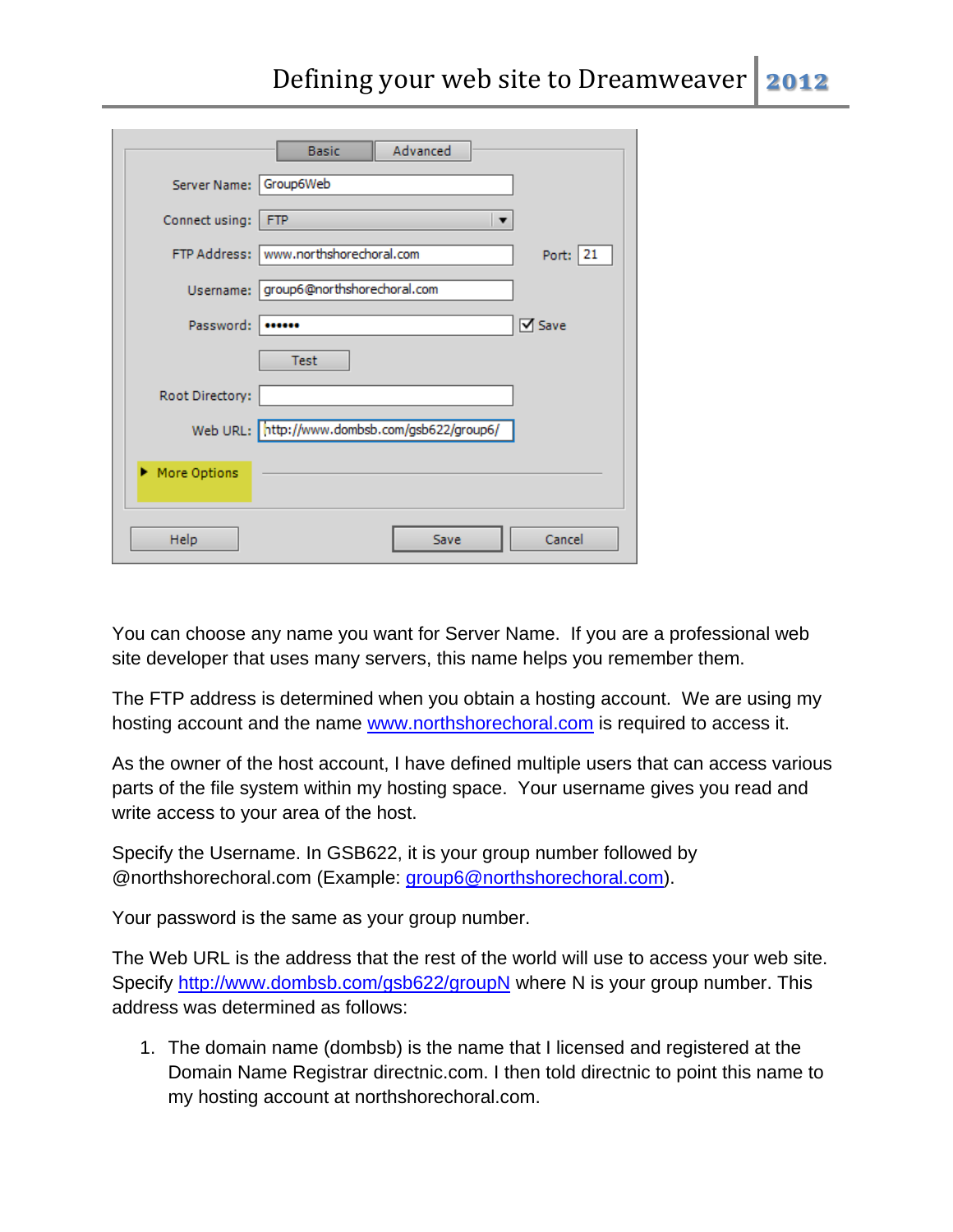- 2. The folder gsb622 within the dombsb area is where all files for this class are located
- 3. The folder groupN is where the files for your group are located.

When you have filled in all the boxes, click on "More Options"

| Advanced<br><b>Basic</b>                                                                                                           |  |
|------------------------------------------------------------------------------------------------------------------------------------|--|
| Server Name: Group6Web                                                                                                             |  |
| Connect using:<br><b>FTP</b>                                                                                                       |  |
| www.northshorechoral.com<br><b>FTP Address:</b><br>Port: 21                                                                        |  |
| group6@northshorechoral.com<br>Username:                                                                                           |  |
| <b>⊠</b> Save<br>Password:<br>                                                                                                     |  |
| <b>Test</b>                                                                                                                        |  |
| Root Directory:                                                                                                                    |  |
| Web URL: http://www.dombsb.com/gsb622/group6/                                                                                      |  |
| ▼ More Options                                                                                                                     |  |
| <b>√</b> Use Passive FTP                                                                                                           |  |
| Use IPV6 Transfer Mode                                                                                                             |  |
| Use Proxy, as defined in Preferences                                                                                               |  |
| √ Use FTP performance optimization<br>Deselect this option if Dreamweaver cannot connect to your server.                           |  |
| Use alternative FTP move method<br>Select this option if you get errors either when rollbacks are enabled<br>or when moving files. |  |
| Cancel<br>Help<br>Save                                                                                                             |  |

Check the Box "Use Passive FTP". This increases the chances that the connection from your computer to the web host will work successfully. In rare cases, you will have to uncheck "Use FTP performance optimization" to get the connection to work.